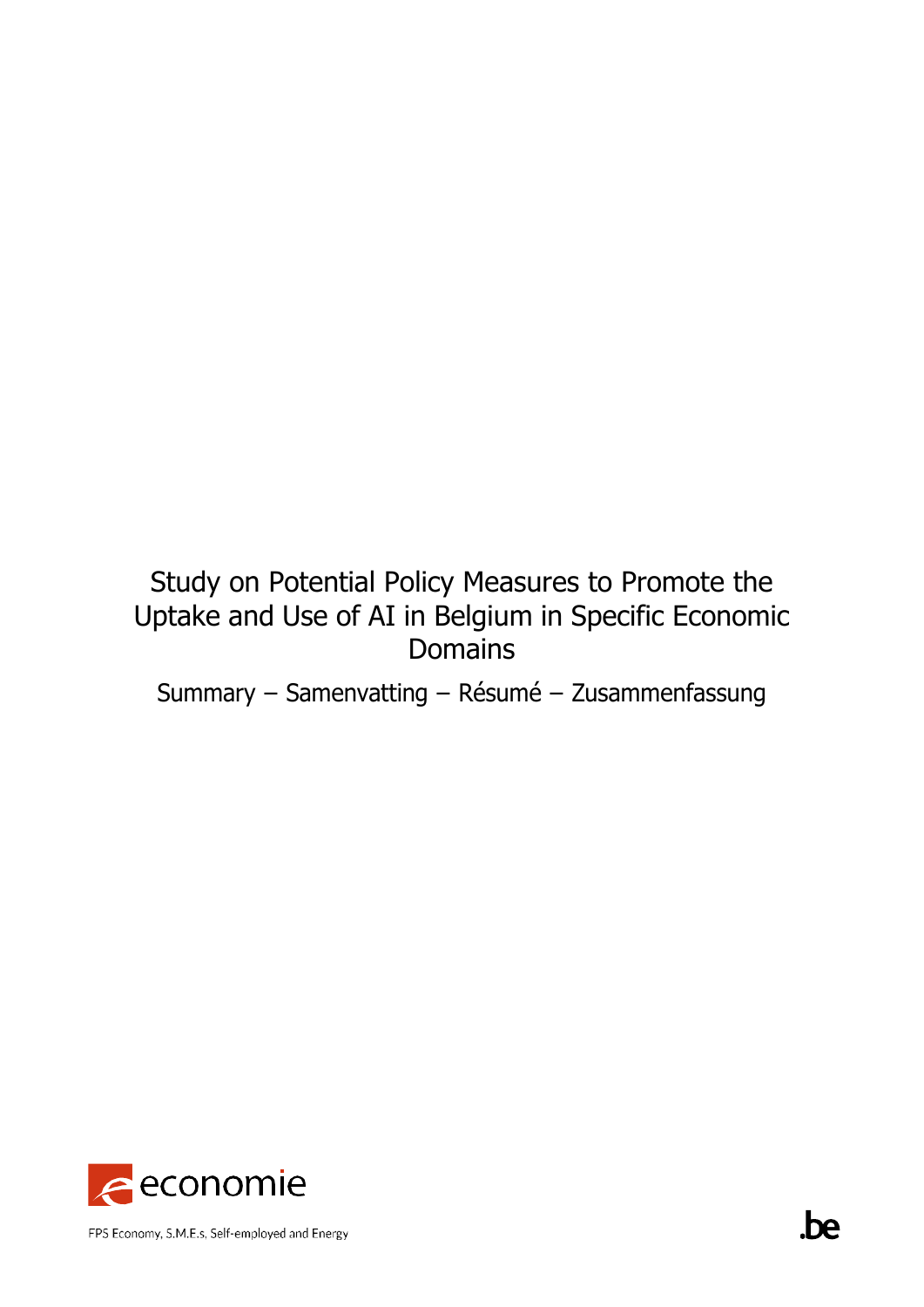

FPS Economy, S.M.E.s, Self-employed and Energy

Rue du Progrès 50 1210 Brussels N° d'entreprise : 0314.595.348



Responsible publisher: Séverine Waterbley Chair of the Board of Directors Rue du Progrès 50 1210 Brussels

Internet version

Disclaimer: this study has been executed by a contractor external to the FPS Economy, S.M.E.s, Self-employed and Energy. The opinions reflected in the study are the author's own and do not form any indication of the position of the FPS Economy or the Belgian State regarding the subject of the study. The FPS Economy cannot be held responsible for any inaccuracies as to the information contained in the study.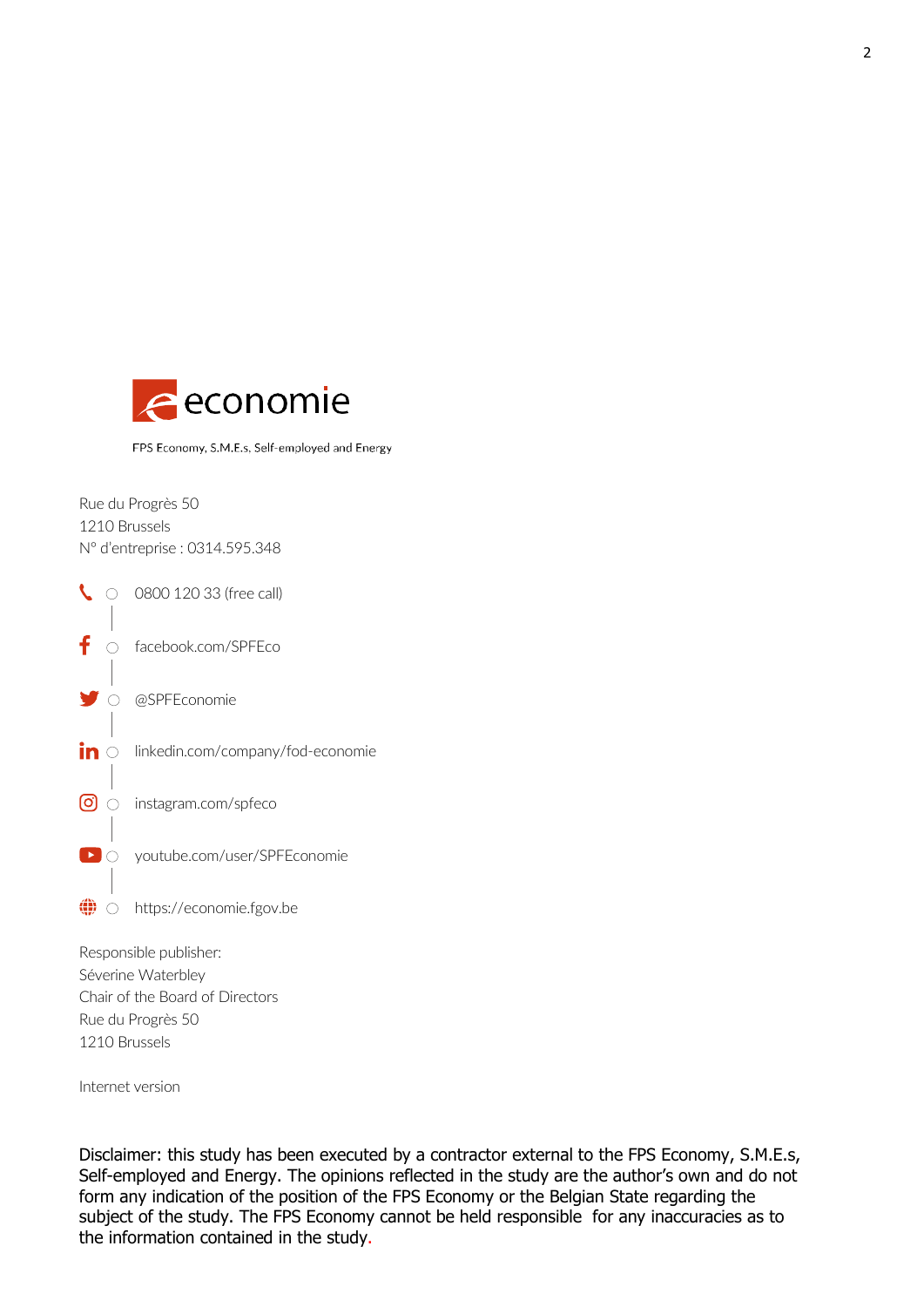# **SUMMARY (EN)**

Artificial intelligence (AI) and robots are becoming increasingly important in our daily lives. AI systems are already used for a variety of purposes and deployed in many sectors such as traffic, health, (personalised) marketing, manufacturing, fraud detection, content recommendation, etc. The rise of AI is no surprise considering the many benefits. AI systems process information faster than humans. Consequently, they may perform many tasks 'better' than their human counterparts, thereby improving productivity and competitiveness. AI systems can also have advantages for the specific sector in which they are used, including for the purposes of safety. They can for example be used to detect manufacturing defects or to reduce traffic accidents and enable increased mobility for those who are not capable of operating a vehicle. Nonetheless, the use of AI systems also comes with many ethical and legal challenges. The commercialisation of AI will pose several challenges from a legal and regulatory point of view as it affects nearly all legal domains.

In this study, we examined the impact of AI systems on the legal domains for which the Federal Public Service (FPS) Economy, S.M.E.s, Self-Employed and Energy is competent. In a first report, we assessed the impact of AI on several legal domains that are relevant to the FPS (gap analysis). In the second report, we conducted a legal comparative analysis of the policy initiatives regarding AI in four jurisdictions: France, the Netherlands, the United Kingdom and Germany. We based our analysis on a standardised questionnaire. In a final report, we formulated recommendations that can be relied upon by the FPS for the development of their (future) AI policy. This was based on a standardised questionnaire as well. The summary of our findings are listed below.

#### - **Intellectual Property and Trade Secrets (WP 2)**

One of the topics investigated in this study is the interaction between intellectual property (IP) law and AI. The requirements for IP protection (including copyright and patent law) often contain references to human actors which render it difficult to apply the relevant concepts to AI-supported creations. A crucial step in that regard is to distinguish AI-assisted creations (protectable) from AIgenerated creations (unprotectable), whereby the latter refer to entirely autonomous creations by AI-systems without significant relevant human intervention. Other issues also arise with regard to the practical impact that AI may have on our current IP system (e.g. sufficiency of disclosure) and the risk of international regulatory competition with regard to the protection of AI-generated creations. Taking into account these various issues, a list of proposals has been formulated that should strengthen the existing IP framework while also supporting the promotion of the development, uptake and the use of AI-technology in Belgium and the European Union (EU).

#### - **Consumer and Market (WP 3)**

#### o **Competition Law (WP 3.1.)**

The currently applicable legal framework does not address new digital infringement of competition law such as collusion by algorithms and price discrimination. When anticompetitive behaviour is caused through the functioning of algorithms without any human intervention, it should constitute an infringement of competition law. Once a violation is committed by using algorithms, it must also be ensured that it is possible for authorities to hold an actor liable. This problem can only be solved by qualifying algorithmic collusion and price discrimination by algorithms as anti-competitive behaviour at the EU level.

#### o **Consumer Protection (WP 3.2.)**

The focus of this part was to analyse the adequacy of consumer protection rules when AI systems are being deployed. To do so, the study considered existing and future legal rules on warranty,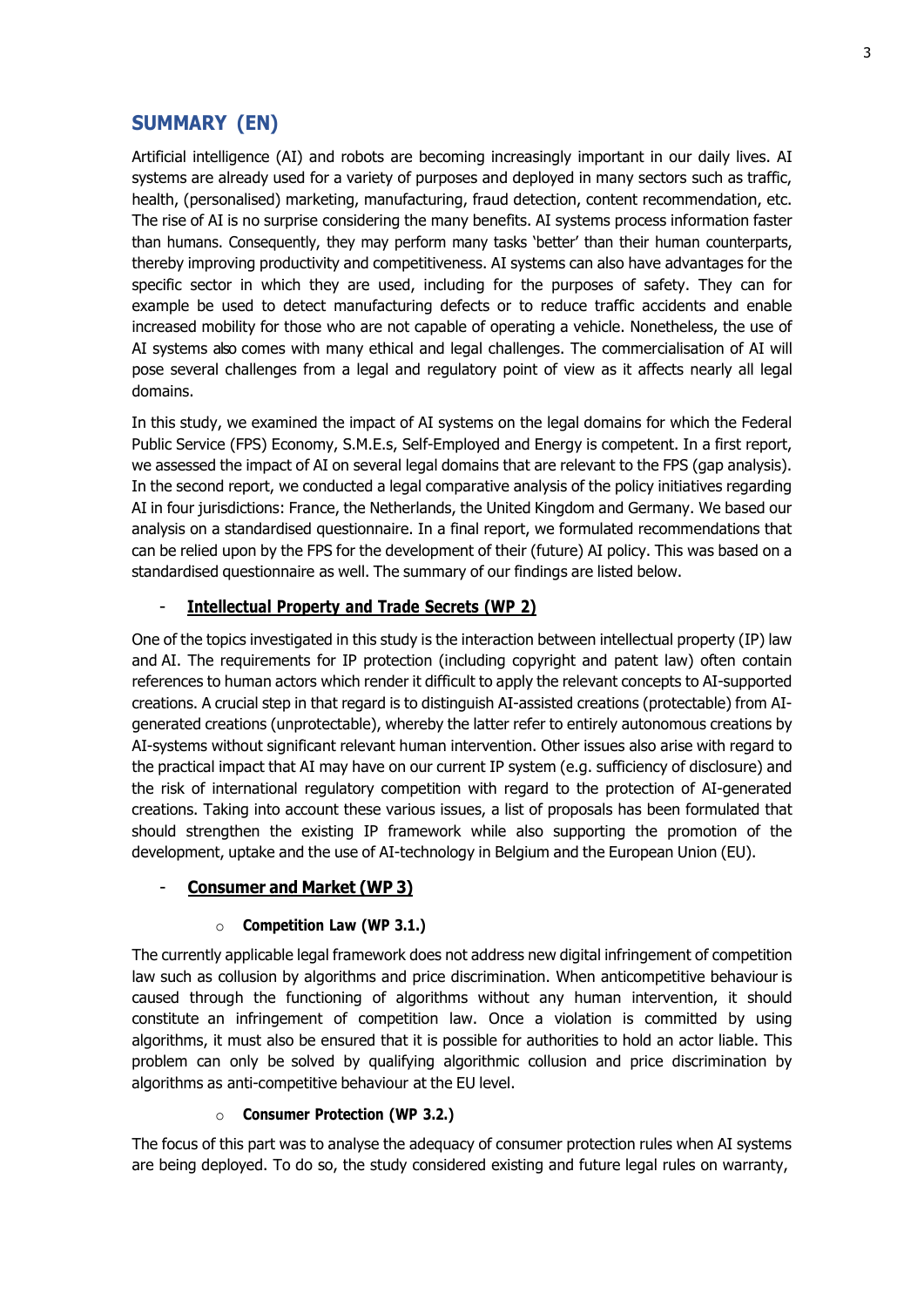information obligations, liability for defective products, unfair commercial practices, requirements for consent and the use of automated means for prospection. As the analysis identified several gaps in this legal framework for the fields included in this study, several policy recommendations were formulated that could be implemented at the Belgian level to make consumer protection fit for AI.

# - **Telecommunication and Information Society (WP4)**

# o **AI Safety and Security (WP 4.1.)**

The focus of this part was to map the different regulatory regimes that serve to mitigate harm caused by and to AI systems. An important finding is that the regulatory framework is a patchwork of different types of legislation and regimes (e.g. contract law, tort law, product safety laws, data protection laws, cybersecurity laws, both general and sectoral). These regimes all have different scopes and cover specific types of harm. A common thread is that they tend to combine open standards of care with a reference to standardisation as a way to operationalise open behavioural norms into (presumed) best practices. Many of these rules, such as the product safety framework, the GDPR and cybersecurity laws are regulated at EU level. This patchwork, as well as the absence and slow development of concrete standards concerning AI safety, are a cause of concern, as they allow risk coverage gaps to occur and redouble work at the same time. Convergence of these regimes as well as clear standardisation is thus required. To be clear, the EU legislator and international standardisation organisations are already working on this. Therefore, the focus of Belgium should be on supporting these rules and on awareness campaigns to ensure their use by the wider public. Several proposals to address the (regulatory) gaps were formulated in the third report.

#### o **Data Economy (WP 4.2.)**

The focus of this part was to analyse the adequacy of data economy rules when AI systems are in use. To do so, the study considered existing and future rules (and to some extent soft law as well) on personal and non-personal data portability, re-use of public sector information, data sharing between businesses and between businesses and the public sector. Considering that the report identified gaps and issues in this legal framework for the fields included in this study, several policy recommendations were formulated that could be implemented at the Belgian level to make the data economy fit for AI.

#### o **Electronic Identification and Trust Services for Electronic Authentication (eIDAS) (WP 4.3.)**

No gaps were identified regarding the use of AI in the field of electronic identification. In order to improve the legal certainty, the scope of some guiding principles (e.g. freedom to use electronics, functional equivalency, non-discrimination and technological neutrality) included in the eIDAS Regulation may be expressly extended to AI.

#### o **E-Commerce (WP 4.4.)**

Automated systems are used to detect and react to illegal content online and prevent the (re- )upload of the illegal content. However, the current state of AI technologies does not guarantee an infallible result. For that reason, the use of AI by intermediaries must be subject to legal regulations establishing appropriate safeguards, which the E-commerce Directive did not contain.

The identified gaps are addressed in the Proposal of a Digital Service Act (DSA Proposal) and the Proposal for a Regulation on AI (AI Act Proposal). Indeed, the DSA Proposal and the AI Act Proposal provide for information, transparency and reporting obligations. Besides, when machine learning models or algorithms make a decision about the legality of a content, there is a real risk of blocking lawful content and unduly restricting freedom of expression. The DSA Proposal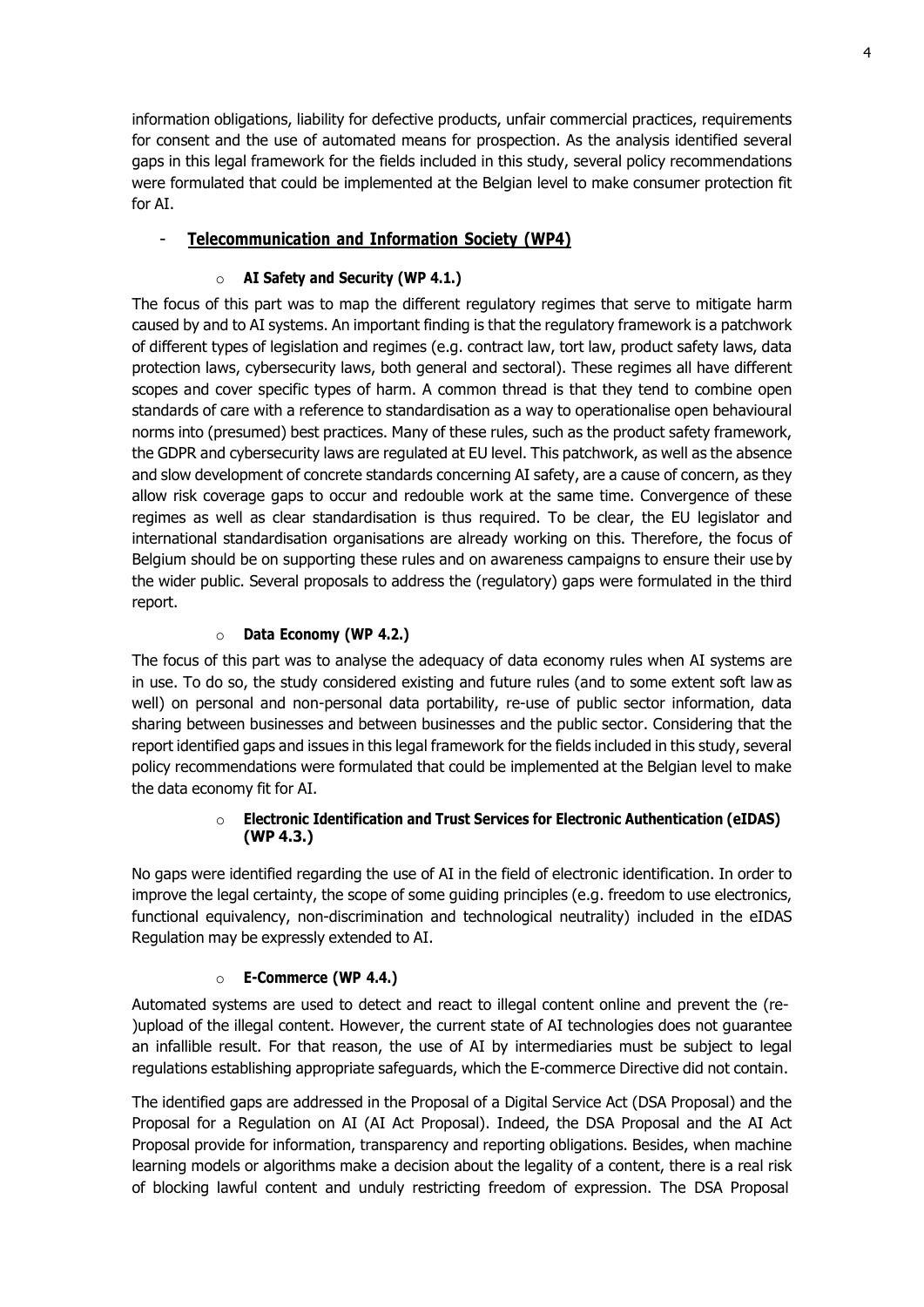provides for a defined notice and action mechanism, appeal procedure and also a right to require that the decision made by AI technologies be reassessed by a human. Both Proposals provide for such a human-in-the-loop safeguard. However, their scope of application is too narrow as is Article 22 of the GDPR, which also requires the intervention of a human to challenge an automated decision. This human-in-the-loop guarantee should be a general guarantee to counter the risks created by automated and autonomous tools. Finally, the DSA proposal states that platforms will not lose their exemption from liability if they take active steps to prevent the (re-)uploading of illegal content to counter the reluctance of internet service providers to indulge in voluntary monitoring out of fear of losing the benefit of the liability exemption. In any case, as explained in the study, the Belgian legislator cannot intervene on a national level up until the European Regulations has been adopted.

#### - **Insurance (WP5)**

The use of AI by insurance companies might have multiple benefits to insurance companies as well as to insureds/beneficiaries and third parties but, at the same time, also raises various concerns and points for consideration (i.e. discrimination, exclusions, …). Although most of these concerns are not new nor AI-specific and thus well-known in insurance, close further monitoring will be necessary to determine whether and to what extent these concerns might be heightened by the use of AI. While some AI concerns are already covered by horizontal regulations (e.g. the GDPR and the AI Act Proposal), this part evaluated their application to the insurance sector, considering the sector's particularities. Moreover, account should be taken of the fact that the European insurance sector is already highly regulated by sector-specific instruments (e.g. Solvency II and IDD). Therefore, potential overlap with the existing regulatory framework is identified to avoid excessive regulatory burdens on innovation where possible. As far as we could ascertain, the level of penetration of AI systems in the Belgian insurance sector is currently still growing. Therefore, the proposals, inspired by initiatives taken in four neighbouring countries (NL, DE, FR, UK), also aim to be as technology-neutral and future-proof as possible.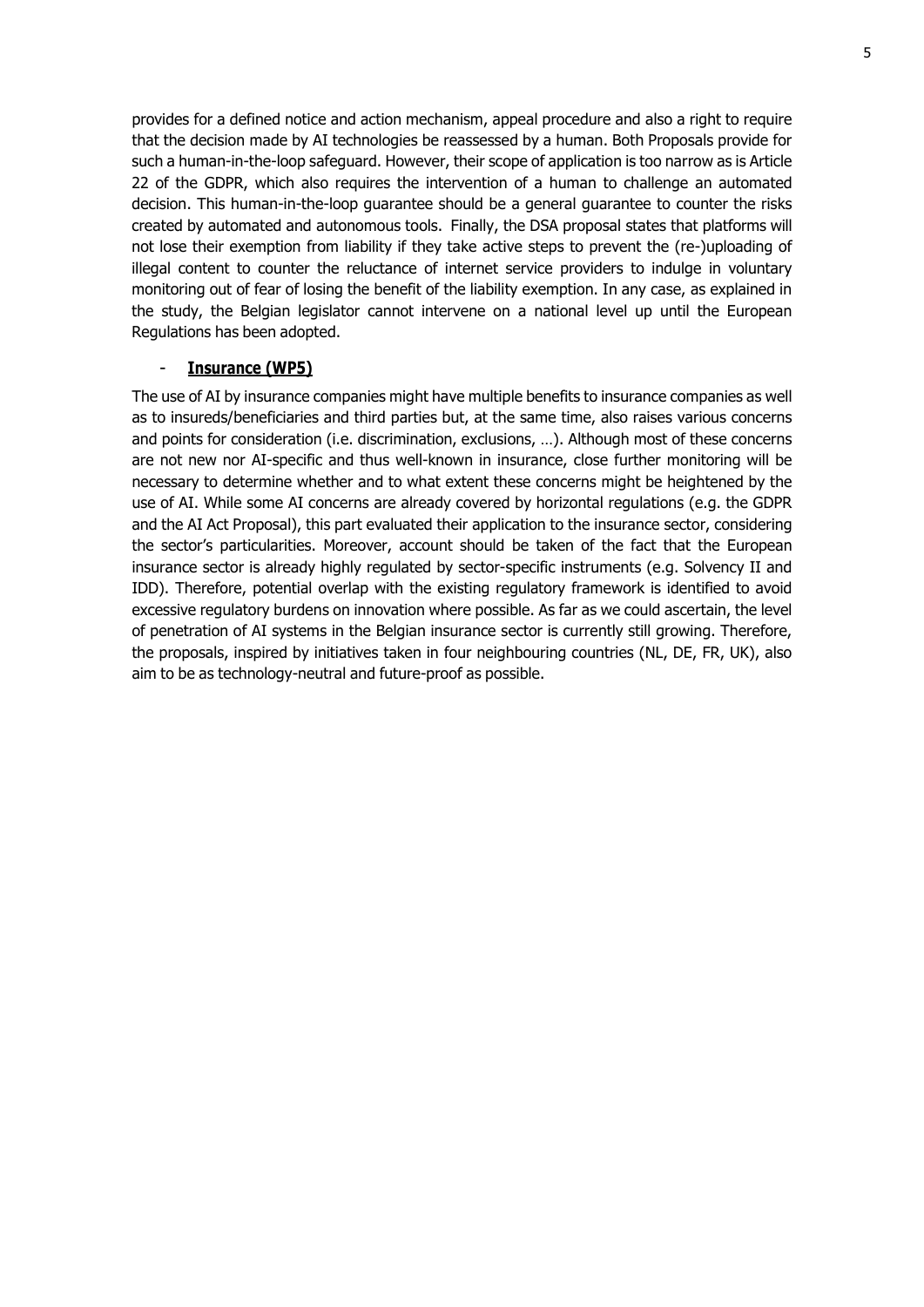# **SAMENVATTING (NL)**

Artificiële intelligentie (AI) en robots worden steeds belangrijker in ons dagelijks leven. AIsystemen worden al voor allerlei doeleinden gebruikt en ingezet in tal van sectoren, zoals verkeer, gezondheidszorg, (gepersonaliseerde) marketing, bouw, fraudedetectie, inhoudsaanbeveling, het optimaliseren van bedrijfsprocessen, enz.

De opkomst van AI is geen verrassing gezien de vele voordelen die het biedt. Bedrijven uit verschillende sectoren vertrouwen bijvoorbeeld reeds op AI om kosten te verlagen, inkomsten te genereren, de productkwaliteit te verbeteren en hun concurrentievermogen te verhogen.

AI-gedreven applicaties hebben toegang tot veel meer gegevens om beslissingen te nemen en zijn ook nauwkeuriger en efficiënter omdat zij informatie sneller verwerken dan mensen. Als gevolg daarvan kunnen ze verschillende taken "beter" uitvoerendan hun menselijke tegenhangers. AI biedt ook voordelen die eigen zijn aan de specifieke sectoren waarin ze kunnen worden aangewend. Autonome motorvoertuigen stellen bijvoorbeeld personen die zich voorheen niet met de wagen konden verplaatsen, in staat om toch zelfstandig aan het verkeer deel te nemen. Autonome motorrijtuigen zouden eveneens het aantal verkeersongevallen drastisch kunnen doen dalen. Het gebruik van AI zorgt echter ook voor heel wat ethische en juridische uitdagingen aangezien het gevolgen heeft voor bijna alle juridische domeinen.

In deze studie onderzochten we de impact van AI op een aantal juridische domeinen die onder de bevoegdheid vallen van de Federale Overheidsdienst (FOD) Economie, K.M.O., Middenstand en Energie.

In een eerste rapport beoordeelden we de impact van AI op verschillende juridische kaders die relevant zijn voor de FOD Economie (cf. analyse van mogelijk hiaten in regelgevende kaders).

 In het tweede rapport voerden we een rechtsvergelijkende analyse uit van het beleid met betrekking tot AI in vier naburige landen: Frankrijk, Nederland, het Verenigd Koninkrijk en Duitsland. We gebruikten daarvoor een gestandaardiseerde vragenlijst.

In het laatste rapport formuleerden we een aantal concrete aanbevelingen waarop de FOD zich bij de uitwerking van het (toekomstig) AI-beleid kan baseren. Ook dat gebeurde op basis van een gestandaardiseerde vragenlijst. De samenvatting van onze bevindingen worden hieronder kort toegelicht.

#### - **Intellectuele eigendom en bedrijfsgeheimen(WP 2)**

Een van de onderwerpen die in deze studie worden bestudeerd, is de interactie tussen het intellectuele eigendomsrecht (IE) en AI. De vereisten voor IE-bescherming (met inbegrip van het auteurs- en octrooirecht) bevatten vaak verwijzingen naar menselijke actoren, waardoor het moeilijk is de relevante concepten toe te passen op creaties die tot stand komen met behulp van AI. Een cruciale stap in dat verband is het onderscheid te maken tussen door AI-ondersteunde creaties (beschermbaar) en door AI-gegenereerde creaties (niet-beschermbaar). De laatste categorie verwijst naar volledig autonome creaties door AI-systemen zonder significante relevante menselijke tussenkomst. Verder rijzen er ook vragen in verband met de praktische gevolgen die AI kan hebben voor ons huidige IE-stelsel (bv. voldoende openbaarmaking) en het risico op internationale regelgevende concurrentie voor de bescherming van door AI-gegenereerde creaties. Rekening houdend met die verschillende vraagstukken werd een lijst van voorstellen geformuleerd die het bestaande IE-kader moet versterken en tezelfdertijd de ontwikkeling, de introductie en het gebruik van AI-technologie in België en de Europese Unie (EU) moet bevorderen.

#### - **Consument en markt (WP 3)**

#### o **Mededingingsrecht (WP 3.1.)**

Het huidige juridisch kader biedt geen bescherming tegen nieuwe digitale inbreuken op het mededingingsrecht, zoals collusie via algoritmen en prijsdiscriminatie. Indien anticompetitief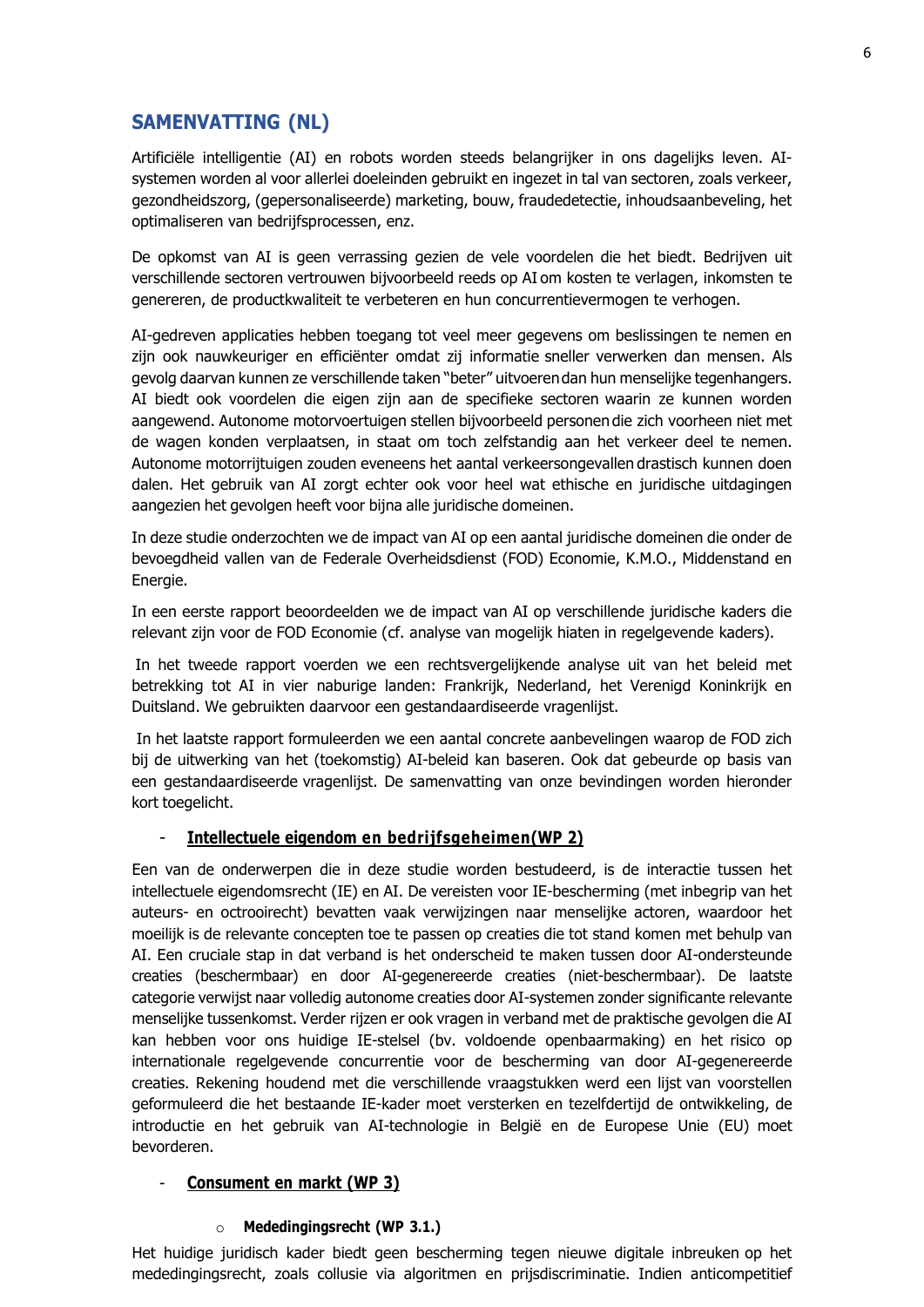gedrag wordt uitgelokt door de werking van algoritmen zonder enige menselijke tussenkomst, zou ook dit als een inbreuk op het mededingingsrecht moeten worden

gekwalificeerd. Eens een schending met behulp van algoritmen wordt begaan, moet ook worden verzekerd dat de autoriteiten een actor aansprakelijk kunnen stellen. Dat probleem kan alleen op het EU-niveau worden opgelost door algoritmische collusie en prijsdiscriminatie door algoritmen als anticompetitief gedrag te kwalificeren.

#### o **Consumentenbescherming (WP 3.2.)**

De opzet van dit deel was om de effectiviteit van het consumentenbeschermingsrecht te analyseren als AI-systemen zijn ingevoerd. Hiervoor analyseerde de studie de huidige en toekomstige rechtsregels inzake garantie, informatieverplichtingen, aansprakelijkheid voor gebrekkige producten, oneerlijke marktpraktijken, toestemmingsvereisten en het gebruik van automatische middelen voor prospectie. Omdat de analyse verschillende leemten aan het licht bracht in het huidige wettelijke kader over de gebieden waarop deze studie betrekking heeft, werden verschillende aanbevelingen geformuleerd die op Belgisch niveau kunnen worden uitgevoerd om de consumentenbescherming geschikt te maken voor AI.

#### - **Telecommunicatie en informatiemaatschappij (WP 4)**

#### o **AI-veiligheid en cybersecurity (WP 4.1.)**

De focus van dit deel was om de verschillende regelgevende regimes in kaart te brengen die dienen om de schade veroorzaakt aan en door AI-systemen te beperken. Een belangrijke bevinding is dat het regelgevend kader een lappendeken is van verschillende soorten regelgevende regimes (bijv. contractenrecht, buitencontractueel aansprakelijkheidsrecht, productveiligheidswetgeving, gegevensbescherming, cybersecurity, en dat zowel algemeen als sectoraal). Die regimes verschillen allemaal qua toepassingsgebied en dekken elk specifieke risico's. Een gemeenschappelijk rode draad is dat zij open gedragsnormen combineren met een verwijzing naar technische normering om die open gedragsnormen in (vermoede) *best practices* om te zetten. Veel van die regels, zoals de wetgeving over productveiligheid, de AVG (Algemene Verordening Gegevensbescherming) en de wetten i.v.m. cybersecurity, vinden hun grondslag in EUregulering. Dat lappendeken, alsook de afwezigheid en trage ontwikkeling van concrete standaarden voor AI-veiligheid, zijn een reden tot zorgen, aangezien zij lacunes in de risicodekking laten ontstaan en tegelijk zorgen voor een overlapping van risicomatigingstaken. Een convergentie van die regimes, alsook een duidelijke standaardisering is dus vereist. De EUwetgever en internationale organisaties zijn al bezig met de ontwikkeling van dergelijke regulering. Daarom moet de Belgische wetgever zich (vooral) richten op de ondersteuning van die beleidsinitiatieven, alsook op een toenemende bewustmaking van de bevolking om hun toepassing te stimuleren. In het derde deel van de studie werden verschillende voorstellen gedaan om voornoemde lacunes op te vullen.

#### o **Data-economie (WP 4.2.)**

Dit deel richtte zich op een analyse van de toereikendheid van de regels in verband met de data-economie bij gebruik van AI-systemen. De analyse omvatte de huidige en toekomstige regels (en in zekere mate eveneens *soft law*) rond de overdraagbaarheid van persoons- en nietpersoonlijke gegevens, het hergebruik van informatie door de publieke sector, alsook het delen van data tussen ondernemingen onderling en tussen ondernemingen en de publieke sector. Gezien de studie verschillende lacunes en problemen aan het juridisch kader identificeerde, formuleerden we meerdere beleidsvoorstellen die op Belgisch niveau kunnen worden ingevoerd om de dataeconomie aan te passen aan AI.

#### o **Elektronische identificatie en vertrouwensdiensten voor elektronische authenticatie (eIDAS) (WP 4.3.)**

Geen lacunes werden geïdentificeerd betreffende het gebruik van AI voor elektronische identificatie. Om de rechtszekerheid te verbeteren, zou de reikwijdte van bepaalde principes (bijv. de vrijheid om elektronica te gebruiken, functionele equivalentie, niet-discriminatie en technologieneutraliteit) uit de eIDAS-Verordening uitdrukkelijk naar AI-systemen kunnen worden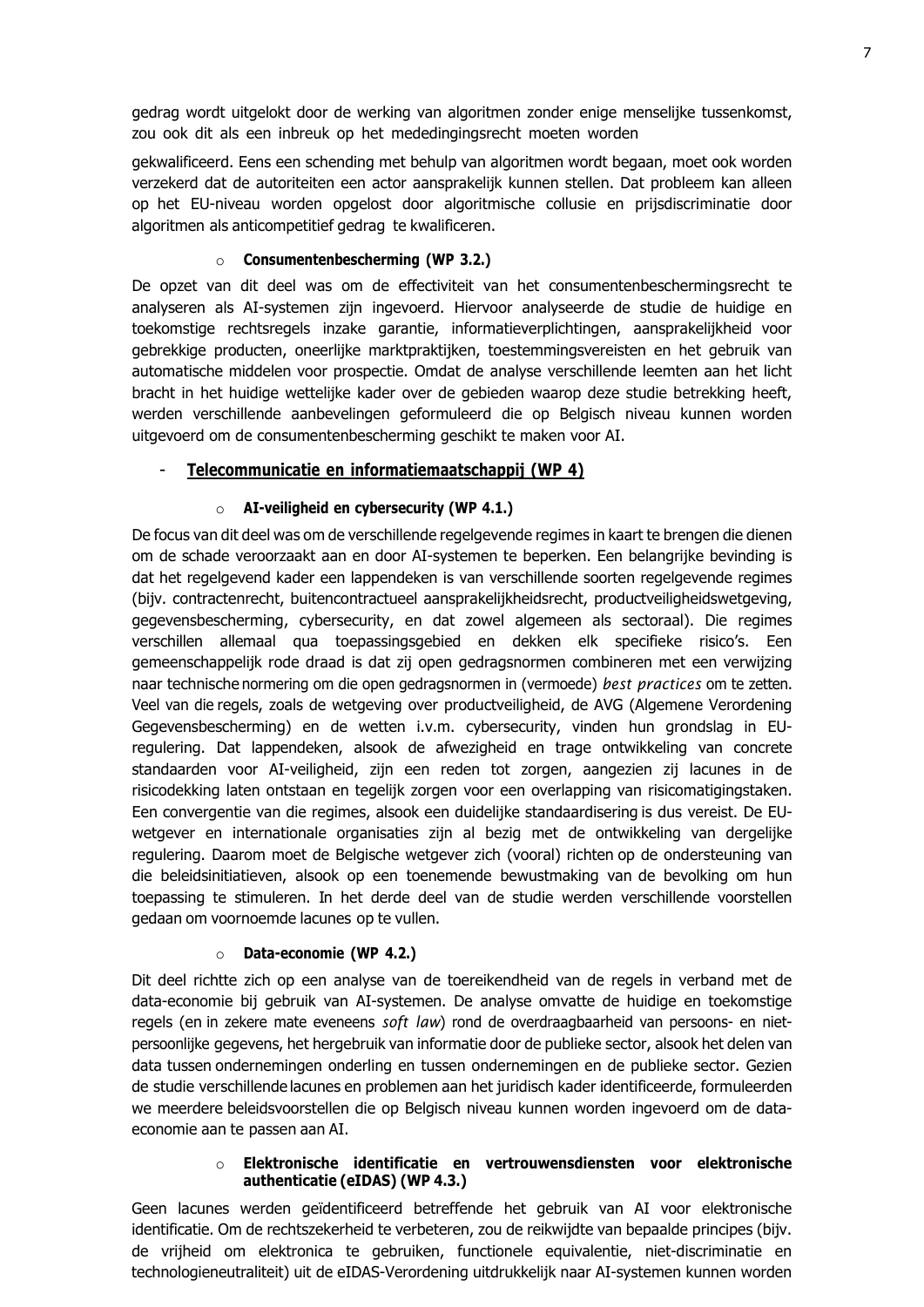uitgebreid.

#### o **Elektronische handel (WP 4.4.)**

Automatische systemen worden gebruikt om illegale content te detecteren en erop te reageren, alsook om de her-upload van digitale inhoud te verhinderen. De huidige staat van AI-technologie verzekert echter geen feilloos resultaat. Om die reden moet het gebruik van AI door tussenpersonen onderworpen worden aan rechtsregels die passende waarborgen bieden. Die waarborgen worden niet geboden door de richtlijn elektronische handel.

De geïdentificeerde lacunes worden ondervangen in het voorstel van een *Digital Services Act* (DSA-voorstel) en het voorstel voor een verordening over AI (Voorstel AI-Verordening). Het DSA-voorstel en het voorstel AI-verordening voorzien inderdaad in informatie-, transparantie- en rapporteringsverplichtingen. Wanneer modellen op grond van *machine learning* of andere algoritmen worden gebruikt om een beslissing te maken over de rechtmatigheid van content, is er ook een reëel risico dat rechtmatige inhoud wordt geblokkeerd en de vrijheid van meningsuiting op onrechtmatige wijze wordt ingeperkt. Het DSA-voorstel voorziet daarom in een vooraf bepaald mechanisme voor melding en actie, een beroepsprocedure en een recht om te vereisen dat een beslissing die AI-technologieën hebben gemaakt opnieuw door een mens wordt beoordeeld. Hun toepassingsgebied is echter te nauw, net zoals dat van artikel 22 AVG, dat ook een menselijke interventie vereist om een automatische beslissing aan te vechten. Die waarborg van een *human-in-the-loop* zou een algemene waarborg moeten bieden om de risico's van automatische en autonome tools te bestrijden. Ten slotte bepaalt het DSA-voorstel dat platformen hun aansprakelijkheidsbeperking niet zullen verliezen indien zij actieve stappen ondernemen om de (her)upload van illegale inhoud te verhinderen. Dat dient om de weigerachtigheid te bestrijden van internetdienstenleveranciers (ISPs) om op vrijwillige basis hun platformen te monitoren, uit vrees dat zij het voordeel van de aansprakelijkheidsbeperking zouden verliezen. In elk geval, en zoals uitgelegd in de studie, kan de Belgische wetgever niet op een nationaal niveau tussenkomen tot op het moment dat de Europese voorstellen werd aangenomen.

#### - **Verzekeringen (WP 5)**

Het gebruik van AI door verzekeringsondernemingen biedt verschillende voordelen voor zowel verzekeringsondernemingen als verzekerden/begunstigden en derde partijen, maar brengt ook diverse problemen en aandachtspunten met zich mee (bv. discriminatie, uitsluitingen, …). Hoewel die bezorgdheden niet nieuw zijn, noch specifiek voor AI zijn, en dus gekend zijn in de verzekeringssector, moet nader worden opgevolgd of en in hoeverre ze zouden kunnen toenemen door het gebruik van AI. Sommige van die bezorgdheden zijn reeds door horizontale wetgeving gereguleerd (zoals de AVG en het voorstel van een AI-verordening). Deze studie evalueert hun toepassing op de verzekeringssector, rekening houdend met zijn bijzondere kenmerken. Bovendien is de Europese verzekeringssector al in hoge mate gereglementeerd door sectorspecifieke instrumenten (e.g. Solvabiliteit II en IDD). Daarom worden potentiële overlappingen met het bestaande wetgevend kader geïdentificeerd om overregulering op innovatie te voorkomen waar mogelijk. Voor zover kon worden nagaan, is het gebruik van AIsystemen in de Belgische verzekeringssector nog volop in ontwikkeling. Bijgevolg beogen de voorstellen, die geïnspireerd zijn door initiatieven genomen in een aantal buurlanden (NL, DE, FR, UK), zo technologieneutraal en toekomstbestendig mogelijk te zijn.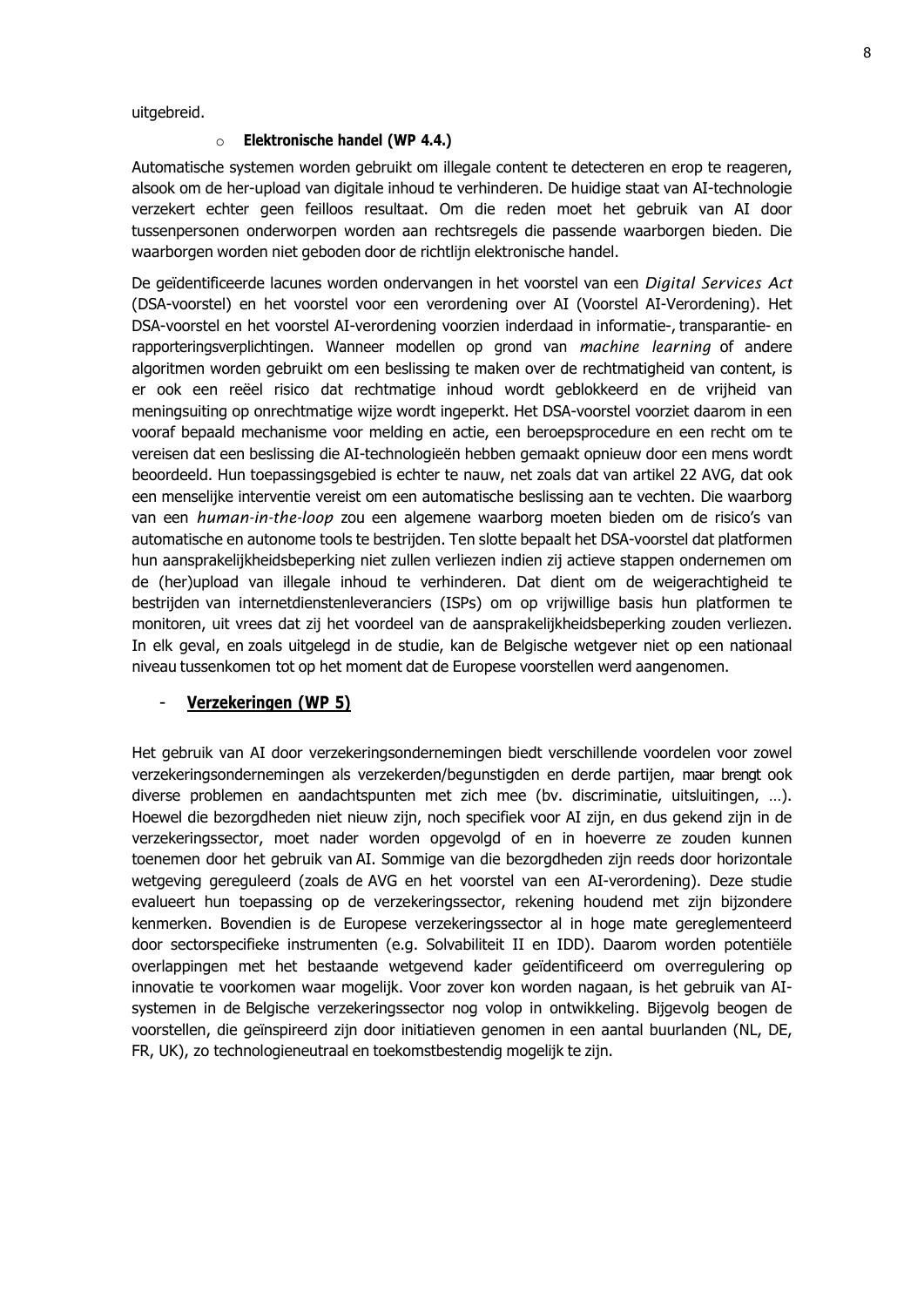# **RÉSUMÉ (FR)**

L'intelligence artificielle (IA) et les robots occupent une place de plus en plus importante dans notre vie quotidienne. Les systèmes d'IA sont déjà utilisés à des fins diverses et sont déployés dans de nombreux secteurs tels que le trafic, la santé, le marketing (personnalisé), la fabrication, la détection des fraudes, la recommandation de contenu, etc.

L'essor de l'IA n'est pas une surprise compte tenu de ses nombreux avantages. Les systèmes d'IA traitent les informations plus rapidement que les humains. Par conséquent, ils peuvent effectuer de nombreuses tâches « mieux » que leurs homologues humains, améliorant ainsi la productivité et la compétitivité. Les systèmes d'IA peuvent également présenter des avantages pour le secteur spécifique dans lequel ils sont utilisés, notamment pour améliorer la sécurité. Les systèmes d'IA peuvent par exemple être utilisés pour détecter les défauts de fabrication ou pour réduire les accidents de la route et permettre une mobilité accrue pour les personnes qui ne sont pas capables de conduire un véhicule. Néanmoins, l'utilisation des systèmes d'IA implique également de nombreux défis éthiques et juridiques. La commercialisation de l'IA posera plusieurs défis d'un point de vue juridique et réglementaire car elle affecte presque toutes les matières du droit.

Dans cette étude, nous avons examiné l'impact des systèmes d'IA sur les domaines juridiques pour lesquels le Service public fédéral Economie, P.M.E., Classes moyennes et Energie (SPF) est compétent.

Dans un premier rapport, nous avons évalué l'impact de l'IA sur plusieurs domaines juridiques pertinents pour le SPF (analyse des gaps).

Dans le second rapport, nous avons effectué une analyse de droit comparé des initiatives concernant l'IA dans quatre juridictions : France, Pays-Bas, Royaume-Uni et Allemagne. Nous avons basé notre analyse sur un questionnaire standardisé.

Dans un dernier rapport, nous avons formulé des recommandations sur lesquelles le SPF peut s'appuyer pour le développement de sa (future) politique en matière d'IA. Pour cela, nous nous sommes à nouveau basés sur un questionnaire standardisé. Le résumé de nos conclusions est présenté ci-dessous.

#### - **Propriété intellectuelle et secrets d'affaire (WP 2)**

L'un des sujets étudiés dans cette étude est l'interaction entre le droit de la propriété intellectuelle (PI) et l'IA. Les exigences en matière de protection de la PI (y compris le droit d'auteur et le droit des brevets) contiennent souvent des références aux acteurs humains, ce qui rend difficile l'application des concepts pertinents aux créations générées en tout ou en partie par l'IA. Une étape cruciale à cet égard consiste à faire la distinction entre les créations assistées par l'IA (protégeables) des créations générées par l'IA (non protégeables), ces dernières faisant référence à des créations réalisées par des systèmes d'IA entièrement autonomes ne nécessitant aucune intervention humaine significative. D'autres questions se posent également en ce qui concerne l'impact pratique que l'IA peut avoir sur notre système actuel de propriété intellectuelle (par exemple, en termes de divulgation) et le risque de concurrence réglementaire internationale en matière de protection des créations générées par l'IA. En tenant compte de ces différentes questions, une liste de propositions a été formulée qui devrait renforcer le cadre actuel de la PI tout en soutenant la promotion du développement, de l'adoption et de l'utilisation de la technologie de l'IA en Belgique et dans l'Union européenne (UE).

#### - **Consommateur et marché (WP 3)**

#### o **Droit de la concurrence (WP 3.1.)**

Le cadre juridique actuellement applicable en matière de concurrence n'aborde pas les nouvelles infractions numériques au droit de la concurrence, telles que la collusion par les algorithmes et la discrimination par les prix. Lorsque le comportement anticoncurrentiel est causé par le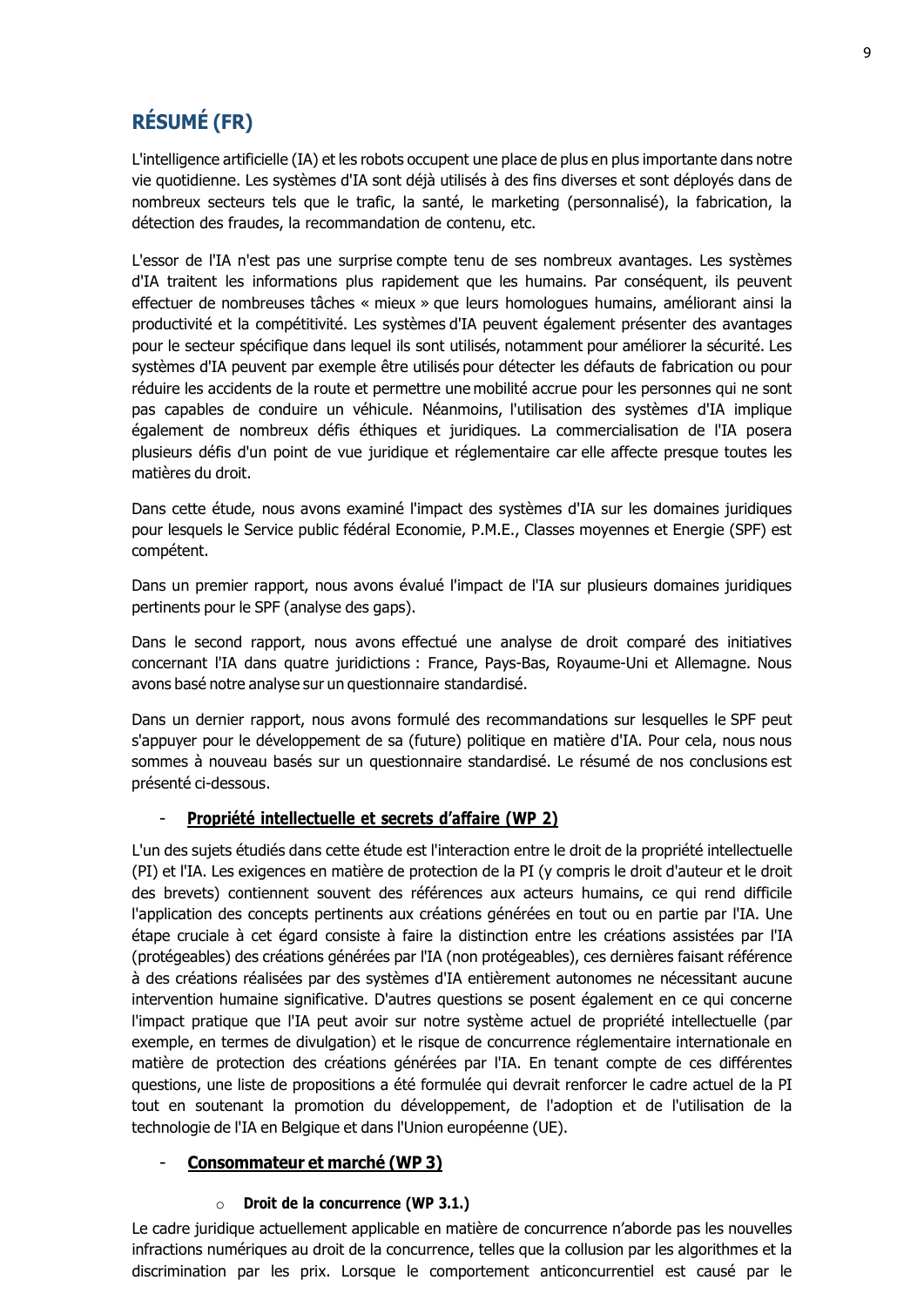fonctionnement d'algorithmes sans intervention humaine, il devrait constituer une infraction au droit de la concurrence. Une fois qu'une violation est commise par l'utilisation d'algorithmes, il faut également s'assurer qu'il est possible pour les autorités compétentes de tenir un acteur pour responsable. Ce problème ne peut être résolu au niveau de l'UE qu'en qualifiant la collusion algorithmique et la discrimination des prix par les algorithmes de comportement anticoncurrentiel.

### o **Protection des consommateurs (WP 3.2.)**

L'objectif de cette partie était d'analyser l'adéquation des règles de protection des consommateurs lorsque des systèmes d'IA sont déployés. Pour ce faire, l'étude a pris en compte les règles juridiques existantes et futures relatives à la garantie, l'obligation d'information, la responsabilité pour les produits défectueux, les pratiques commerciales déloyales, les exigences en matière de consentement et l'utilisation de moyens automatisés pour la prospection. Dès lors que l'analyse a identifié plusieurs lacunes du cadre juridique actuel relatives aux domaines concernés par cette étude, plusieurs recommandations ont été formulées qui pourraient être mises en œuvre au niveau belge pour rendre la protection des consommateurs adaptée à l'IA.

#### - **Télécommunication et société de l'information (WP4)**

#### o **Sécurité de l'IA et cybersécurité (WP 4.1.)**

L'objectif de cette partie était de cartographier les différents régimes réglementaires en place qui atténuent les préjudices causés par et aux systèmes d'IA. Une constatation importante est que le cadre réglementaire est un patchwork de différents types de législations et règlementations tant générales que sectorielles (par exemple, le droit des contrats, le droit de la responsabilité civile, les lois sur la sécurité des produits, les lois sur la protection des données, les lois sur la cybersécurité). Ces régimes ont tous des champs d'application différents et couvrent des types de préjudices spécifiques. Leur point commun est qu'ils tendent à combiner des standards ouverts en matière de diligence avec une référence à la normalisation comme moyen d'opérationnaliser les normes comportementales ouvertes en pratiques (présumées) exemplaires. Un grand nombre de ces règles, telles que les règles applicables à la sécurité des produits, le RGPD et les lois sur la cybersécurité, sont réglementées au niveau de l'UE. Ce patchwork, ainsi que l'absence et la lenteur du développement de normes concrètes concernant la sécurité de l'IA, sont préoccupants. En effet, ils permettent de créer des brèches dans la couverture des risques et de doubler le travail en même temps. Une convergence de ces régimes ainsi qu'une normalisation claire sont donc nécessaires. Pour être clair, le législateur européen et les organisations internationales de normalisation y travaillent déjà. La Belgique devrait donc se concentrer sur le développement de ces règles et sur l'intensification des campagnes de sensibilisation afin de garantir l'utilisation de ces règles par le grand public. Plusieurs propositions visant à combler les lacunes réglementaires ont été formulées dans le troisième rapport.

#### o **Économie des données (WP 4.2.)**

L'objectif de cette partie était d'analyser l'adéquation des règles relatives à l'économie des données avec l'utilisation de systèmes d'IA. Pour ce faire, l'étude a examiné les règles existantes et futures (ainsi que, dans une certaine mesure, les règles non contraignantes) sur la portabilité des données personnelles et non personnelles, la réutilisation des informations du secteur public, le partage des données entre entreprises et entre les entreprises et le secteur public. Le rapport ayant identifié des lacunes et des problèmes dans ce cadre juridique pour les domaines concernés par cette étude, plusieurs recommandations politiques ont été formulées qui pourraient être mises en œuvre au niveau belge pour adapter l'économie des données à l'IA.

#### o **Identification électronique et services de confiance pour les transactions électronique (eIDAS) (WP 4.3.)**

Aucune lacune n'a été identifiée concernant l'utilisation de l'IA dans le domaine de l'identification électronique. Afin d'améliorer la sécurité juridique, le champ d'application de certains principes directeurs inclus dans le règlement eIDAS (par exemple, la liberté d'utiliser l'électronique, l'équivalence fonctionnelle, la non-discrimination et la neutralité technologique) pourrait être expressément étendu à l'IA.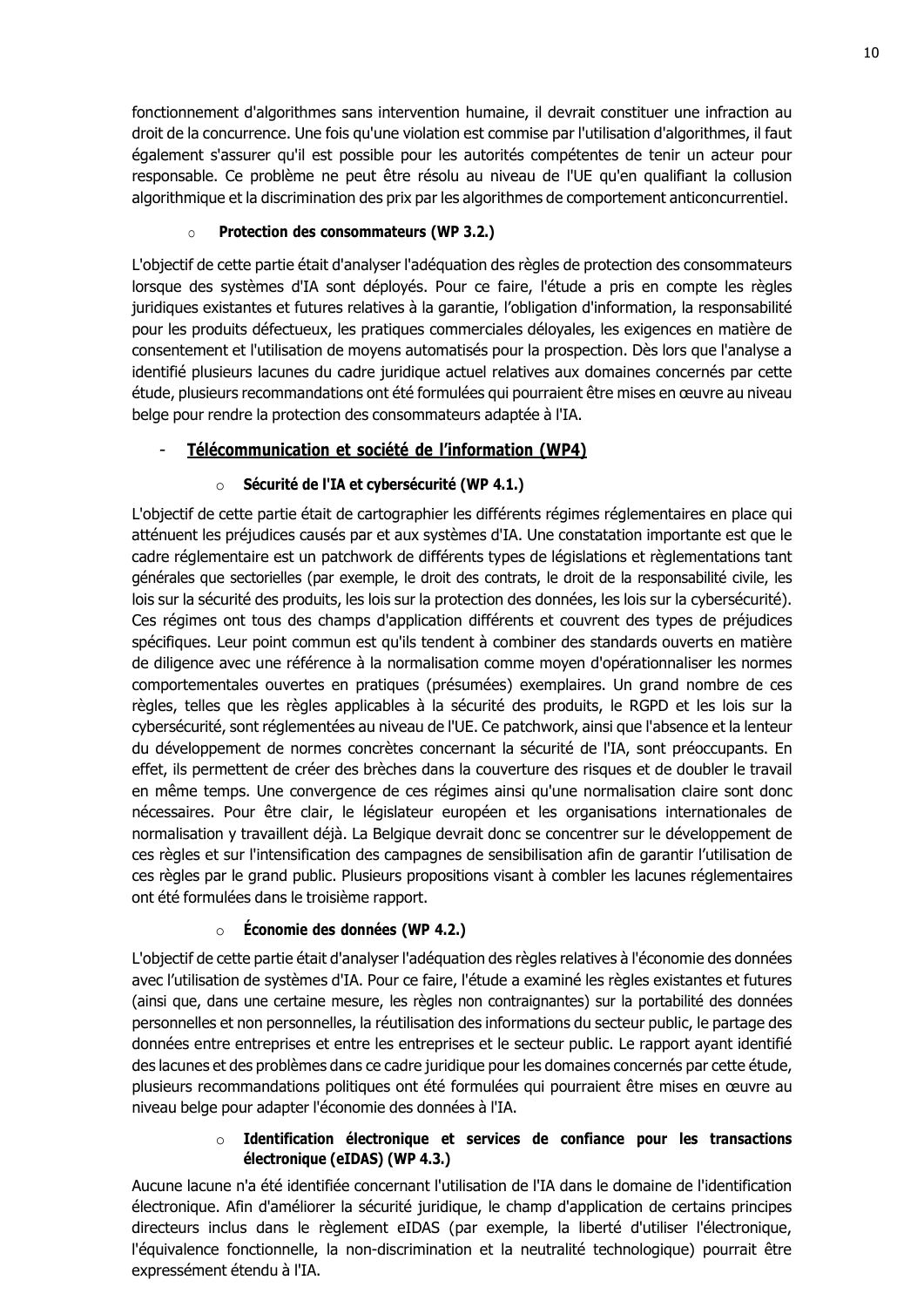#### o **Commerce électronique (WP 4.4.)**

Les systèmes automatisés sont utilisés pour détecter et réagir aux contenus illégaux en ligne et empêcher le (re)chargement de ces contenus sur internet. Cependant, l'état actuel des technologies d'IA ne garantit pas un résultat infaillible. C'est pourquoi l'utilisation de l'IA par les intermédiaires doit être soumise à des règles juridiques établissant des garanties appropriées, ce que la directive sur le commerce électronique ne contenait pas.

Les lacunes identifiées sont traitées dans la proposition de règlement sur les services numériques (DSA) et la proposition de règlement sur l'IA (AI Act). En effet, la proposition de DSA et la proposition de règlement sur l'IA prévoient des obligations d'information, de transparence et de signalement. Par ailleurs, lorsque des modèles d'apprentissage automatique ou des algorithmes prennent une décision concernant la légalité d'un contenu en ligne, il existe un réel risque de bloquer des contenus légaux et de restreindre indûment la liberté d'expression. La proposition de DSA prévoit un mécanisme de notification et action défini, une procédure de recours ainsi que le droit d'exiger que la décision prise par les technologies d'IA soit réévaluée par un humain. En réalité, les deux propositions européennes prévoient une telle intervention humaine (« human-inthe-loop »). Toutefois, leur champ d'application est trop étroit, comme l'est l'article 22 du RGPD, qui exige également l'intervention d'un humain pour contester une décision automatisée. Cette garantie devrait être une garantie générale pour contrer les risques créés par les outils automatisés et autonomes. Pour finir, la proposition de DSA stipule que les plateformes ne perdront pas leur exemption de responsabilité si elles prennent des mesures actives pour empêcher le (re)chargement de contenu illégal, afin de contrer la réticence des fournisseurs de services internet à se livrer à une surveillance volontaire par crainte de perdre le bénéfice de l'exemption de responsabilité. En tout état de cause, comme expliqué dans l'étude, le législateur belge ne peut intervenir au niveau national tant que les règlementations européennes n'ont pas été adoptées.

#### - **Assurance (WP5)**

L'utilisation de l'IA par les entreprises d'assurances pourrait présenter de multiples avantages pour les entreprises d'assurances ainsi que pour les assurés/bénéficiaires et les tiers mais, dans le même temps, elle soulève également diverses préoccupations (à savoir la discrimination, les exclusions, etc.). Bien que la plupart de ces préoccupations ne soient ni nouvelles ni spécifiques à l'IA et donc bien connues dans le domaine de l'assurance, une surveillance étroite sera nécessaire pour déterminer si, et dans quelle mesure, ces préoccupations pourraient être amplifiées par l'utilisation de l'IA. Cette partie de l'étude a évalué l'application des réglementations horizontales (par exemple, le RGPD et la proposition de règlementation sur l'IA) au secteur de l'assurance, compte tenu des particularités du secteur. En outre, il convient de tenir compte du fait que le secteur européen de l'assurance est déjà fortement réglementé par des instruments sectoriels (par exemple, Solvabilité II et DDA). Par conséquent, les chevauchements potentiels avec le cadre réglementaire existant sont identifiés afin d'éviter, dans la mesure du possible, des charges réglementaires excessives pesant sur l'innovation. D'après ce que nous avons pu vérifier, le niveau de pénétration des systèmes d'IA dans le secteur belge de l'assurance est actuellement en pleine croissance. Par conséquent, les propositions, inspirées par les initiatives prises dans quatre pays voisins, visent également à être aussi neutres que possible sur le plan technologique et à l'épreuve du futur.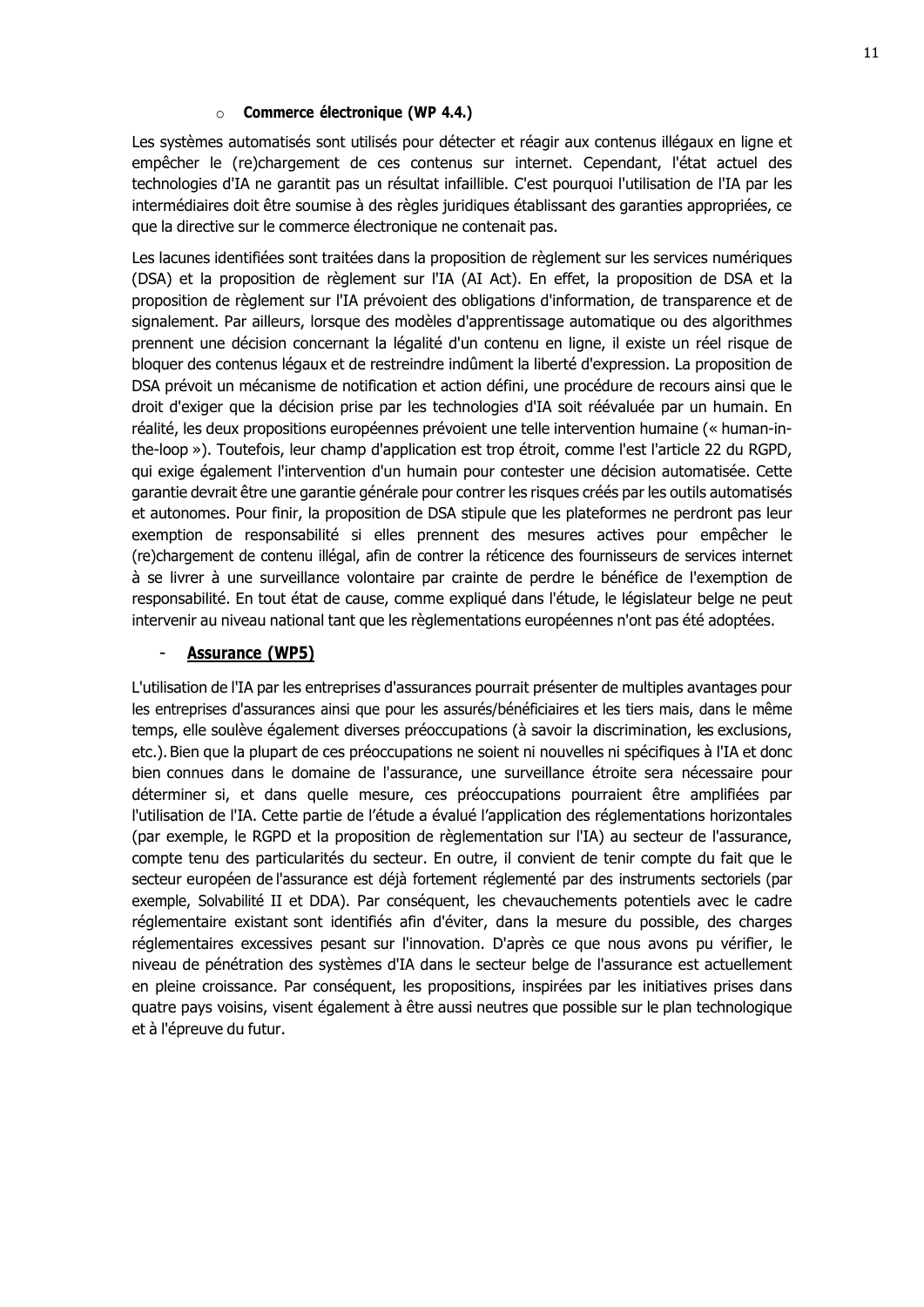# **ZUSAMMENFASSUNG (DE)**

Künstliche Intelligenz (KI) und Roboter werden in unserem täglichen Leben immer wichtiger. KI-Systeme werden bereits für eine Vielzahl von Zwecken genutzt und in vielen Bereichen wie Verkehr, Gesundheit, (personalisiertes) Marketing, Produktion, Betrugserkennung, Content-Empfehlungen usw. eingesetzt. Der Vormarsch von KI ist angesichts der vielen Vorteile keine Überraschung. KI-Systeme verarbeiten Informationen schneller als Menschen. Folglich können sie viele Aufgaben "besser" als ihre menschlichen Pendants erledigen und so können sie die Produktivität und Wettbewerbsfähigkeit verbessern. KI-Systeme können auch für den jeweiligen Sektor, in dem sie eingesetzt werden, Vorteile bringen, auch im Hinblick auf Sicherheit. KI-Systeme können beispielsweise zur Erkennung von Produktionsfehlern oder zur Verringerung von Verkehrsunfällen eingesetzt werden und ermöglichen eine erhöhte Mobilität für Personen, die nicht in der Lage sind, selbst ein Fahrzeug zu bedienen. Der Einsatz von KI-Systemen ist allerdings auch mit vielen ethischen und rechtlichen Herausforderungen verbunden. Die Kommerzialisierung von KI wird aus rechtlicher und regulatorischer Sicht einige Herausforderungen mit sich bringen, da sie nahezu alle Rechtsbereiche betrifft.

In dieser Studie haben wir die Auswirkungen von KI-Systemen auf die Rechtsbereiche untersucht, für den Föderalen Öffentlichen Dienst (FÖD) Wirtschaft, KMB, Mittelstand und Energie zuständig ist. In einem ersten Bericht bewerteten wir die Auswirkungen von KI auf verschiedene Rechtsbereiche, die für den FÖD relevant sind (Analyse der rechtlichen Lücken). Im zweiten Bericht haben wir eine rechtsvergleichende Analyse der politischen Initiativen zu KI in vier Ländern durchgeführt: Frankreich, die Niederlande, das Vereinigte Königreich und Deutschland. Wir stützten unsere Analyse auf einen standardisierten Fragebogen. In einem abschließenden Bericht haben wir Empfehlungen formuliert, auf die sich den FÖD bei der Entwicklung ihrer (zukünftigen) KI-Politik stützen können. Auch dieser Bericht basierte auf einem standardisierten Fragebogen. Die Zusammenfassung unserer Ergebnisse ist im Folgenden aufgeführt.

#### - **Geistiges Eigentum und Geschäftsgeheimnisse (WP 2)**

Eines der in dieser Studie untersuchten Themen ist die Interaktion zwischen dem geistigen Eigentum (IP) und KI. Die Anforderungen an den Schutz des geistigen Eigentums (einschließlich des Urheberrechts und des Patentrechts) enthalten häufig Verweise auf menschliche Akteure, die es schwierig machen, die entsprechenden Konzepte auf KI-gestützte Werke anzuwenden. Ein entscheidender Schritt in dieser Hinsicht ist der Unterschied zwischen KI-unterstützten Werken (schutzfähig) und KI-generierten Werken (nicht schutzfähig), die sich auf völlig autonome Werke von KI-Systemen ohne signifikante menschliche Intervention beziehen. Weitere Fragen ergeben sich im Hinblick auf die praktischen Auswirkungen, die KI auf unser derzeitiges System des geistigen Eigentums haben kann (z. B. ausreichende Offenlegung), und das Risiko eines internationalen Regulierungswettbewerbs im Hinblick auf den Schutz von KI-generierten Werken. Unter Berücksichtigung dieser verschiedenen Fragen wurde eine Liste von Vorschlägen formuliert, die den bestehenden Rahmen für geistiges Eigentum stärken und gleichzeitig die Entwicklung, Einführung und Nutzung der KI-Technologie in Belgien und der Europäischen Union (EU) fördern sollen.

# - **Verbraucher und Markt (WP 3)**

#### o **Wettbewerbsrecht (WP 3.1.)**

Der derzeit geltende Rechtsrahmen berücksichtigt nicht die neuen digitalen Verstöße gegen das Wettbewerbsrecht wie etwa Absprachen durch Algorithmen und Preisdiskriminierung. Wenn das wettbewerbswidrige Verhalten durch das Zusammenspiel von Algorithmen ohne menschliches Zutun verursacht wird, sollte diese Handlung einen Verstoß gegen das Wettbewerbsrecht darstellen. Sobald ein Verstoß durch den Einsatz von Algorithmen begangen wird, muss auch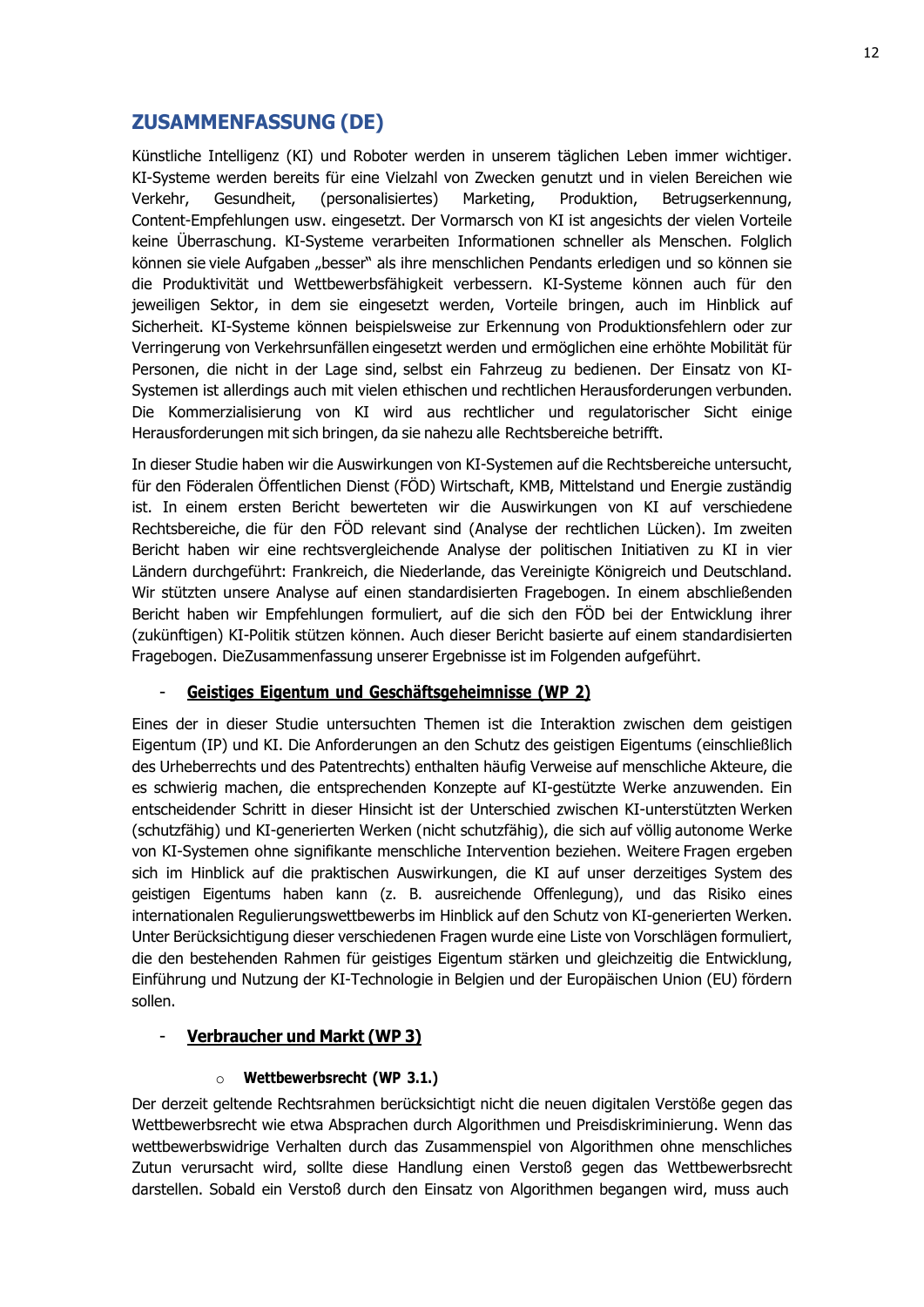sichergestellt werden, dass die Behörden einen Akteur zur Verantwortung ziehen können. Dieses Problem kann auf EU-Ebene nur gelöst werden, indem algorithmische Absprachen und Preisdiskriminierung durch Algorithmen als wettbewerbswidriges Verhalten eingestuft werden.

# o **Verbraucherschutz (WP 3.2.)**

Der Schwerpunkt dieses Teils lag auf der Analyse der Angemessenheit der Verbraucherschutzvorschriften beim Einsatz von KI-Systemen. Zu diesem Zweck wurden in der Studie bestehende und künftige Rechtsvorschriften über Gewährleistung, Informationspflichten, Haftung für fehlerhafte Produkte, unlautere Geschäftspraktiken, Anforderungen an die Einwilligung und den Einsatz automatisierter Mittel zur Prospektion untersucht. Da die Analyse mehrere Lücken in dem rechtlichen Rahmen für die in dieser Studie berücksichtigten Bereiche aufzeigte, wurden mehrere Handlungsempfehlungen, die von belgischer Seite umgesetzt werden könnten, formuliert, um den Verbraucherschutz für KI tauglich zu machen.

# - **Telekommunikation und Informationsgesellschaft (WP4)**

# o **KI-Sicherheit und Schutz (WP 4.1.)**

Der Schwerpunkt dieses Teils lag auf der Darstellung der verschiedenen Regulierungssysteme, die dazu dienen, die von und durch KI-Systeme verursachten Schäden zu verringern. Eine wichtige Erkenntnis ist, dass der Rechtsrahmen ein Geflecht aus verschiedenen Gesetzen und Regelungen ist (z. B. Vertragsrecht, Schadensersatzrecht, Produktsicherheitsgesetze, Datenschutzgesetze, Cybersicherheitsgesetze, welche sowohl allgemein als auch sektoral bestehen). Diese Regelungen haben alle einen unterschiedlichen Anwendungsbereich und decken bestimmte Arten von Schäden ab. Ein gemeinsamer Nenner ist, dass sie dazu neigen, offene Sorgfaltsnormen mit einem Verweis auf die Standardisierung zu kombinieren, um offene Verhaltensnormen in (mutmaßlich) beste Verfahren zu operationalisieren. Viele dieser Vorschriften, wie z. B. der Produktsicherheitsrahmen, die DSGVO und die Cybersicherheitsgesetze, sind auf EU-Ebene geregelt. Dieses regulatorische Geflecht sowie das Fehlen und die langsame Entwicklung konkreter Normen für die KI-Sicherheit sind besorgniserregend, da sie Lücken in der Risikodeckung entstehen lassen und gleichzeitig die Arbeit verdoppeln. Eine Konvergenz dieser Regelungen sowie eine klare Standardisierung sind daher erforderlich. Der EU-Gesetzgeber und die internationalen Standardisierungsorganisationen arbeiten bereits an diesem Thema. Daher sollte der Schwerpunkt in Belgien auf der Unterstützung dieser Regeln und auf der Verstärkung von Sensibilisierungskampagnen liegen, um ihre Verwendung durch die breite Öffentlichkeit sicherzustellen. Im dritten Bericht wurden bereits mehrere Vorschläge zur Behebung der (regulatorischen) Lücken erarbeitet.

#### o **Datenökonomie (WP 4.2.)**

Der Schwerpunkt dieses Teils lag auf der Analyse der Angemessenheit der Regeln für die Datenwirtschaft beim Einsatz von KI-Systemen. Zu diesem Zweck wurden in der Studie bestehende und künftige Vorschriften (und in gewissem Umfang auch "Soft Law") über die Portabilität personenbezogener und nicht-personenbezogener Daten, die Weiterverwendung von Informationen des öffentlichen Sektors, den Datenaustausch zwischen Unternehmen sowie zwischen Unternehmen und dem öffentlichen Sektor untersucht. In Anbetracht der Tatsache, dass der Bericht Lücken und Probleme in diesem Gesetzesrahmen für die in dieser Studie berücksichtigten Bereiche aufzeigte, wurden mehrere politische Empfehlungen formuliert, die vom belgischen Gesetzgeber umgesetzt werden könnten, um die Datenwirtschaft tauglich für KI zu machen.

#### o **Elektronische Identifizierung und Vertrauensdienste für die elektronische Authentifizierung (eIDAS) (WP 4.3.)**